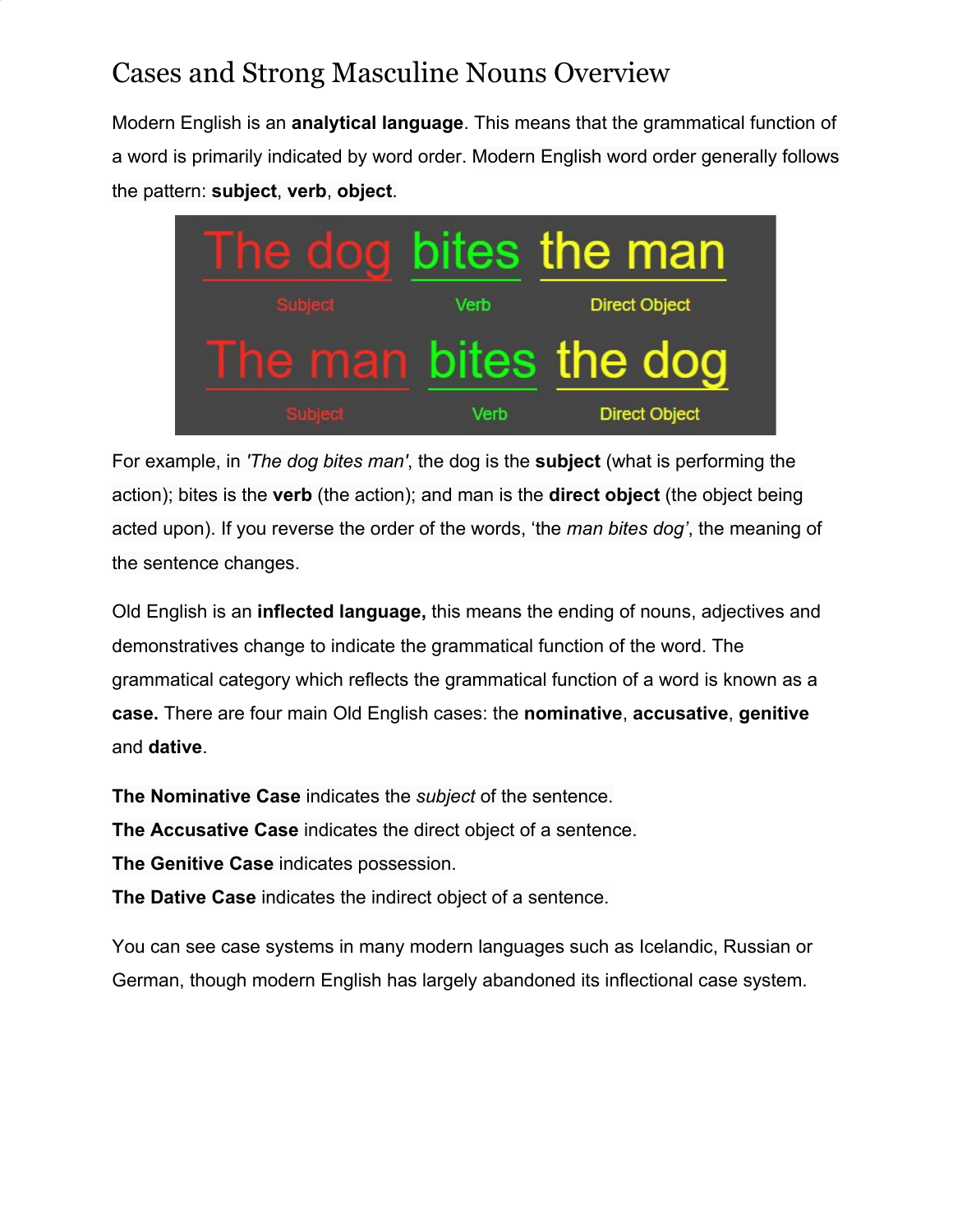#### **Nominative and Accusative Cases**

The **nominative** is used for the *subject* of a sentence. A subject is the person, place, thing, or idea that is doing or being something. The **accusative** is used for a *direct object*, that is the person or thing which is the direct recipient of the verb. A verb which is directly acting on an object is known as a *transitive verb*.



In Old English, nouns in the **nominative** and **accusative** cases are often declined in the same way. If it isn't clear from context, the best way of telling the singular nominative and accusative nouns apart is by using checking for the demonstrative '**se'** (nominative) or '**þone'** (accusative). For example, in the below sentence, even though the word order does not match the word order of the above sentence, and there are no identifiable endings, you can see which is the subject and the direct object using the demonstratives.

| bone biscop grete se | I |
|----------------------|---|
| <b>Accusative</b>    |   |

| <b>Nominative and Accusative Strong Masculine Nouns</b> |             |               |                          |                      |  |
|---------------------------------------------------------|-------------|---------------|--------------------------|----------------------|--|
|                                                         | Singular    | <b>Plural</b> | <b>Singular Suffix</b>   | <b>Plural Suffix</b> |  |
| <b>Nominative</b>                                       | Se cyning   | ba cyningas   | $\overline{\phantom{0}}$ | -as                  |  |
| <b>Accusative</b>                                       | bone cyning | ba cyningas   | $\overline{\phantom{0}}$ | -as                  |  |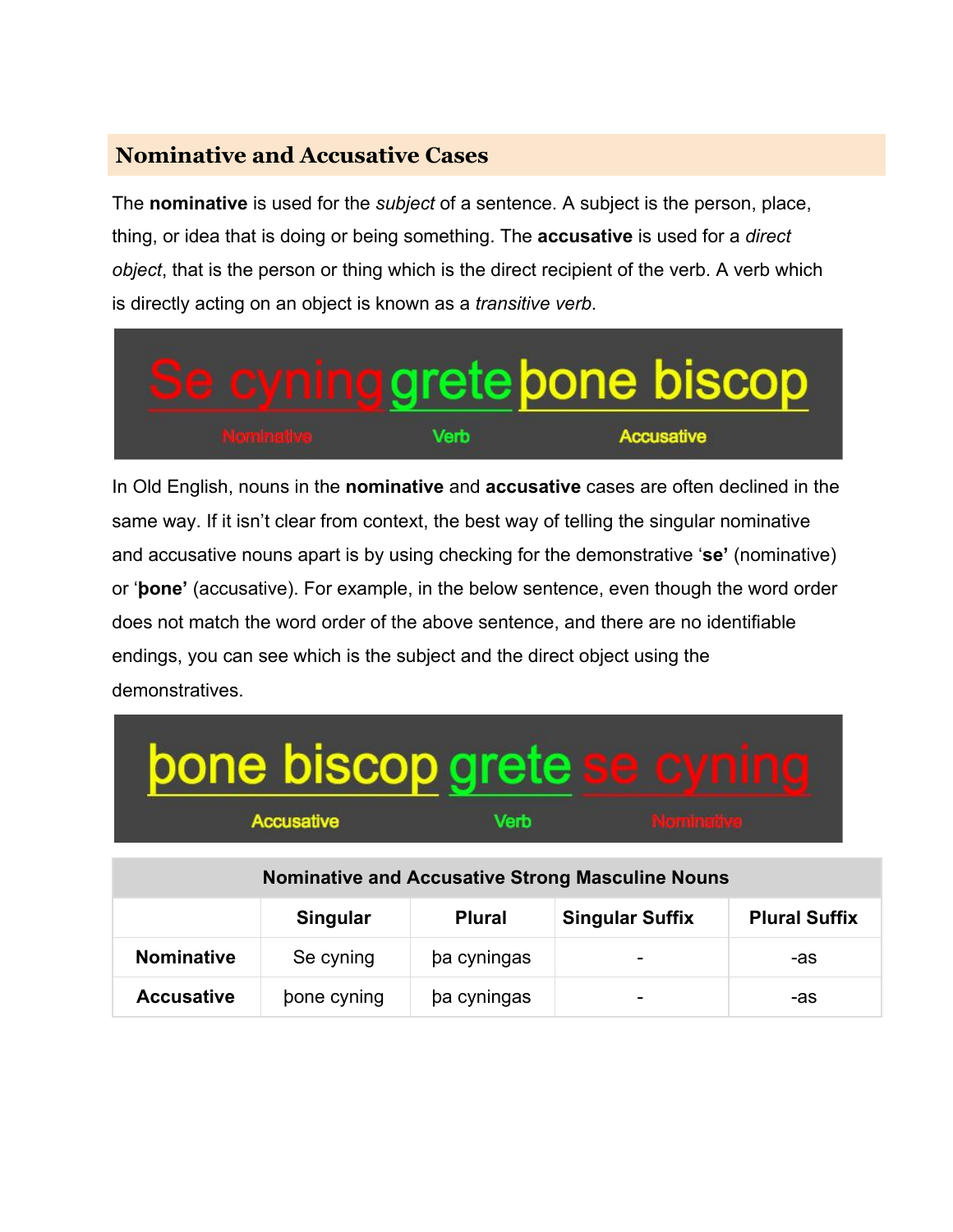#### **Genitive Case**

The **genitive** is the case of possession and signifies a specific relationship between two words. It can be used both subjectively — *the king's thane saw the stone* — and objectively — *He is king of kings*.



An easy way to tell if something should be in the genitive is to see if you can place 'of' in the sentence. So *'þa cyninges bearnas'* could be translated as '*the king's children'* or '*the children of the king'.* Similarly, *'Sanctes Eadmundes mæssedæg'* could be translated as *Saint Edmund's Day* or *The day of Saint Edmund*.

The genitive is also used when referencing a part of a whole, for example '*ælc þara manna - each of the men'*. You will generally encounter the **partitive genitive** with most expressions of number, quantity or partition. For example: *manig manna - many men, twelf mila lang - twelve miles long*.

| <b>Genitive Strong Masculine Nouns</b> |                                                                             |              |     |    |
|----------------------------------------|-----------------------------------------------------------------------------|--------------|-----|----|
|                                        | <b>Singular Suffix</b><br><b>Plural Suffix</b><br>Singular<br><b>Plural</b> |              |     |    |
| <b>Genitive</b>                        | bæs cyninges                                                                | bara cyninga | -es | -a |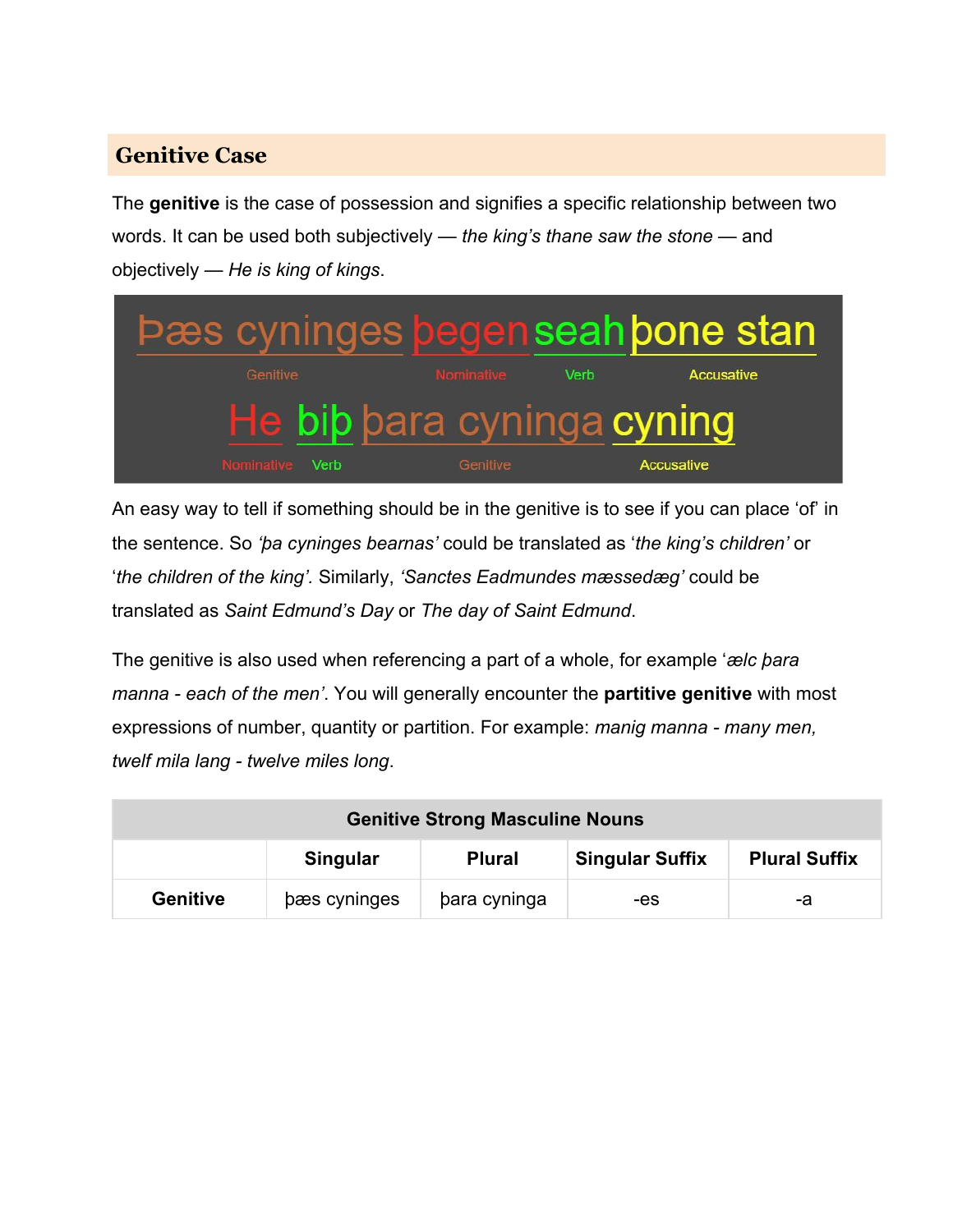### **Dative Case**

The **dative** is the case of the *indirect object*. An indirect object is a word which is not the direct recipient of an action, but is still affected by the verb.



In the above sentence, *beagas - rings* are what is being directly acted upon as they are what are being given, so they are in the **accusative**. However, they are being given to the thane, so he is still affected by the verb indirectly, meaning *þegen* belongs in the **dative** case.

The Dative is a versatile case and can apply in many situations. An easy way to figure out if something is in the dative is to check for the demonstrative **þæm**, as it is used in both the singular and plural forms, or to check for a preposition such as '*to*' or *'fram'*.

| Se cyning come fram Æcesdune on West-Seaxe |                                 |      |               |      |               |  |
|--------------------------------------------|---------------------------------|------|---------------|------|---------------|--|
| <b>Nominative</b>                          | <b>Solution Section Section</b> | Prep | <b>Dative</b> | Prep | <b>Dative</b> |  |

| <b>Dative Strong Masculine Nouns</b> |                                                                             |              |    |     |
|--------------------------------------|-----------------------------------------------------------------------------|--------------|----|-----|
|                                      | <b>Singular Suffix</b><br><b>Plural Suffix</b><br>Singular<br><b>Plural</b> |              |    |     |
| <b>Dative</b>                        | bæm cyninge                                                                 | bæm cyningum | -е | -um |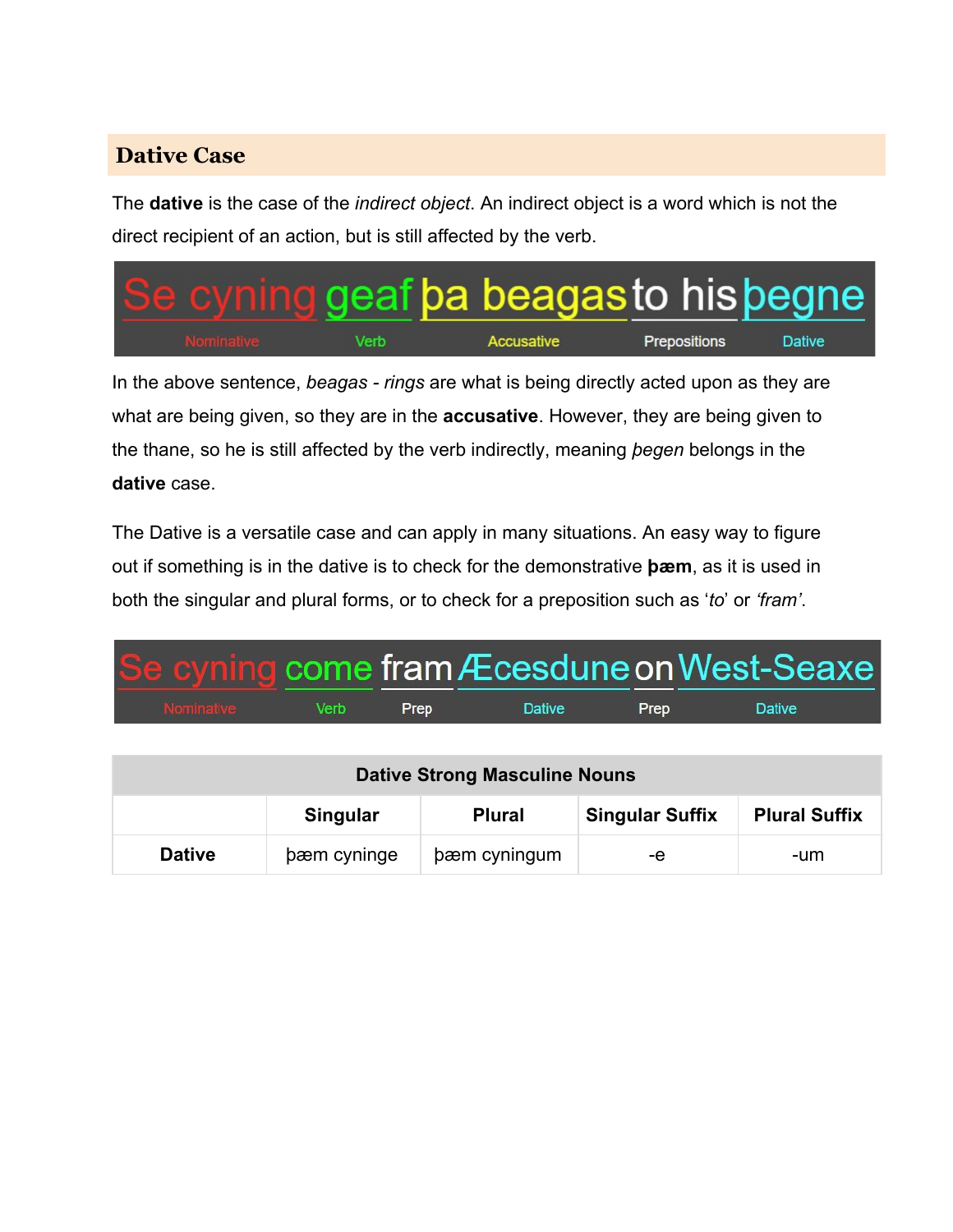It is important to understand how cases work, and to be able to identify which case a word is in, so as to understand the meaning of a sentence. While Old English often follows the *subject verb object* format of modern English, there are some common differences in word order which should be watched out for. For example, **possessives** often come after the noun it modifies, especially in direct address:

**Old English**: *Fæder ure þu þe eart on heofonum* **Direct trans**: *Father ours you who are in heaven* **Modern Eng**: *Our Father who art in heaven*

Always remember that Old English has **case harmony**, so even if a word comes slightly earlier or later in a sentence than you might expect, it can generally be paired to the correct noun by comparing the case endings.

#### **A note on declensions**

Monosyllabic words ending in a vowel or **'h'** drop their vowel/h when they gain a suffix. Similarly, words with two syllables will often lose the unstressed vowel of the second syllable when it gains a suffix. This is called **syncopation** and makes the word easier to pronounce. This is why *'þegen'* loses its second **'e'** in all conjugations where it gains a suffix, why '*wealh'* loses its **'h'** and why *'stede'* loses its **'e'** in some conjugations, and does not add an additional **'e'** in the dative singular.

| stede - place     |                    | begen - thane |               | wealh - foreigner   |          |
|-------------------|--------------------|---------------|---------------|---------------------|----------|
| <b>Nom</b> Stede  | <b>Stedas</b>      | <b>Pegen</b>  | <b>Pegnas</b> | : Wealh             | Wealas   |
| Acc   Stede       | Stedas             | : Þegen       | <b>Pegnas</b> | $\frac{1}{2}$ Wealh | : Wealas |
| <b>Gen</b> Stedes | Steda <sup>l</sup> | : begnes      | <b>begna</b>  | : Weales            | : Weala  |
| <b>Dat</b> Stede  | <b>Stedum</b>      | <b>Degne</b>  | <b>Pegnum</b> | : Weale             | : Wealum |